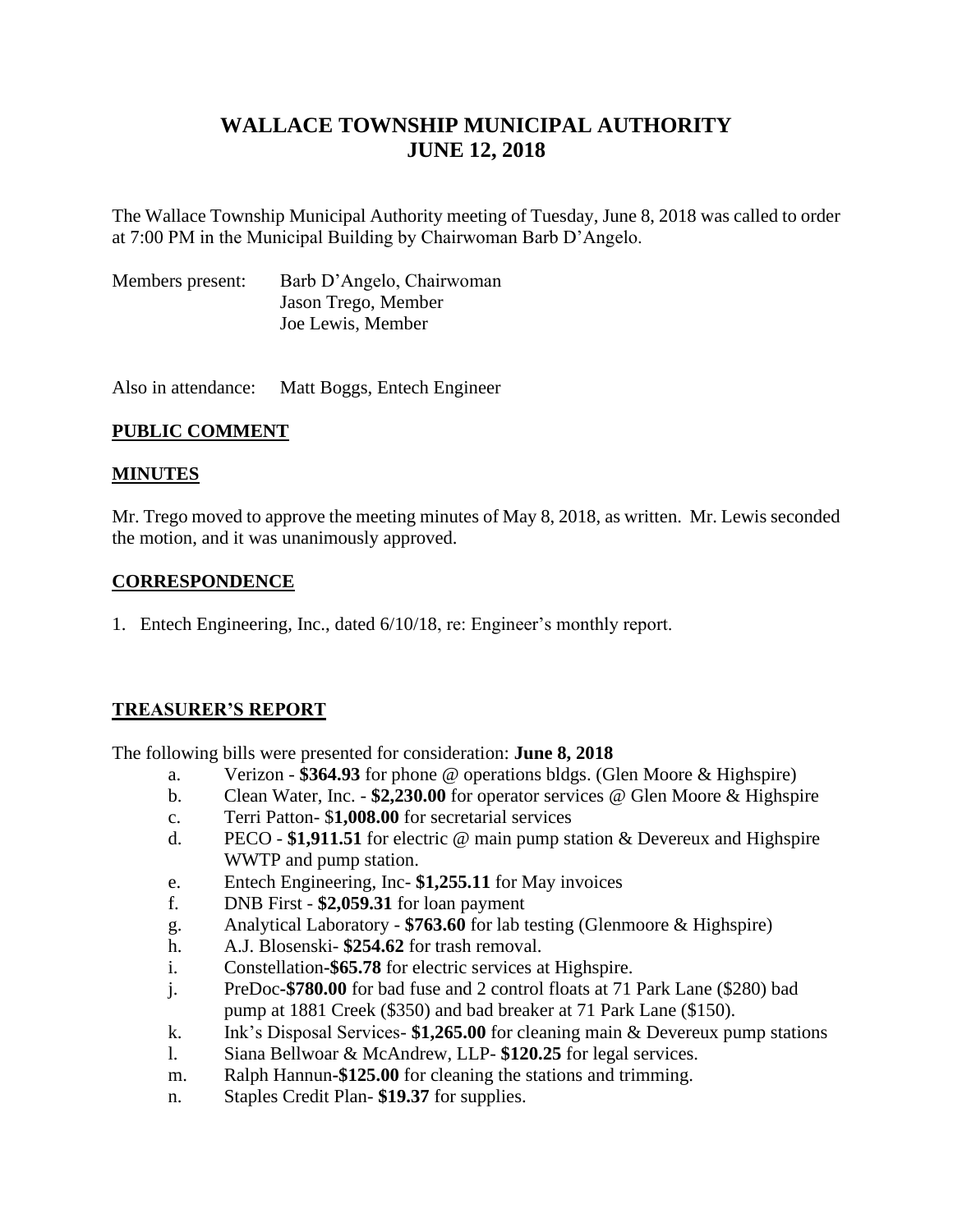- o. Barbacane, Thornton & Company- \$400.00 for financial audit.
- p. Dyna-Tech Inc- \$1,364.00 for service contract.
- q. Mull's Electric- **\$327.10** for repaired pump control panel.
- r. Postmaster- **\$100.00** for stamps.
- s. Site Specific Designs- **\$539.76** for new switches and liner at 2030 Creek Rd.

# **TOTAL: 14,953.34**

Mr. Trego moved to approve invoices "a" through "s" above for the month of June, as presented. Mr. Lewis seconded the motion, and it was unanimously approved.

## **FINANCIAL STATEMENTS**-

Balance Sheet, Budget vs Actual Glenmoore & Highspire and Profit & Loss. Ms. D'Aneglo moved to approve the financial statements above for the month of June, as presented.

## **ENGINEER'S REPORT**

E-1 Grinder Pump Replacement – There were no grinder pump retrofits performed in January through May. There remains two priority grinder pumps to be replaced at 2081 Creek Road and 430 Fairview which Site Specific is attempting to schedule. These two locations have spare pumps installed currently. A note was added for the next invoice for better communications between the homeowners and Site Specific / Cleanwater. Future replacements will be prioritized based on need and beyond emergency replacements, the list of the pumps installed in 1992 and 1993 will take priority. Grinder pump replacement will include critical pump replacements only until DCED Grant awards are known. Additional information on DCED Grant provided below. .

Highspire WWTP -A few site visits to the treatment plant were performed in May and June. The treatment plant interior was cleaned in April and appears greatly improved. The stone parking area may need to be leveled for stone after the winter months.

Land Development Adjacent to Highspire WWTP - A pre-construction meeting was held on May 30<sup>th</sup> with the developer, the contractor, the designer, the Township's engineer and the Authority's engineer. In addition, the Conservation District was also present. Requirements, standards, agreements and schedules were reviewed. It is anticipated that the observer for the Township will also observe construction of sanitary sewer items and details. Entech is processing the submittals for items to be used for construction.

Glenmoore WWTP- A few site visits to the treatment plant were performed in May and June. Lagoon levels are lowering as favorable weather is finally returning.